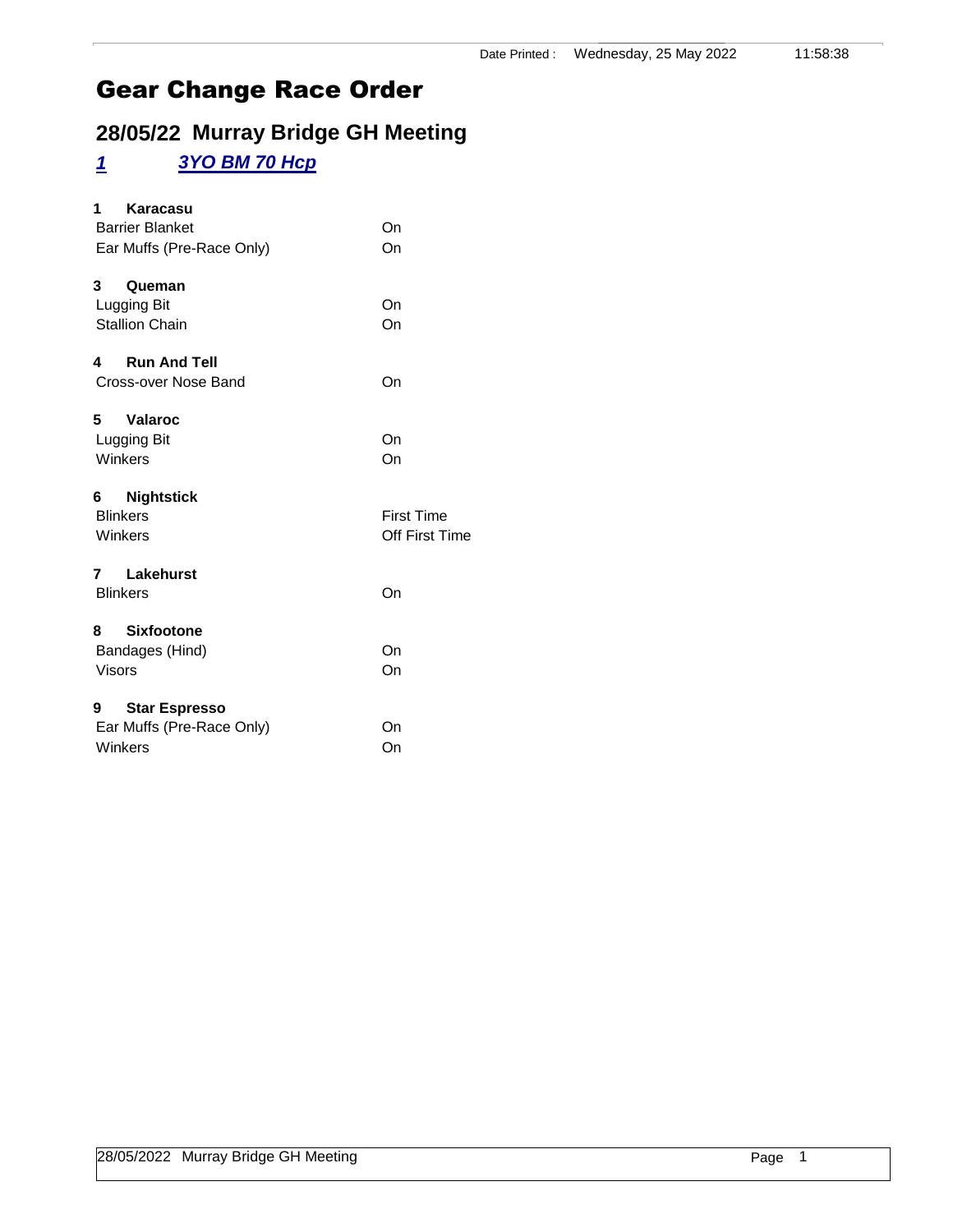### **28/05/22 Murray Bridge GH Meeting**

#### *2 2YO Maiden Plte*

| <b>Club Punter</b><br>$1 \quad$<br>Cross-over Nose Band<br>Gelded | <b>First Time</b><br>Gelded            |
|-------------------------------------------------------------------|----------------------------------------|
| 2 Cool The Jets<br>Ear Muffs<br>Lugging Bit                       | <b>First Time</b><br><b>First Time</b> |
| 3 Golden Akeed<br>Gelded                                          | Gelded                                 |
| 4 Test The Law<br>Gelded                                          | Gelded                                 |
| 5 Thanks Bruce<br>Gelded                                          | Gelded                                 |
| 6 Chilli Sea<br><b>Bit Lifter</b>                                 | <b>First Time</b>                      |
| 7 I'm Over Dancing<br>Ear Muffs (Pre-Race Only)                   | <b>First Time</b>                      |
| 8 Jay Jay Flyer<br><b>Tongue Control Bit</b>                      | <b>First Time</b>                      |
| 10 More Reward<br>Cross-over Nose Band<br><b>Visors</b>           | <b>First Time</b><br><b>First Time</b> |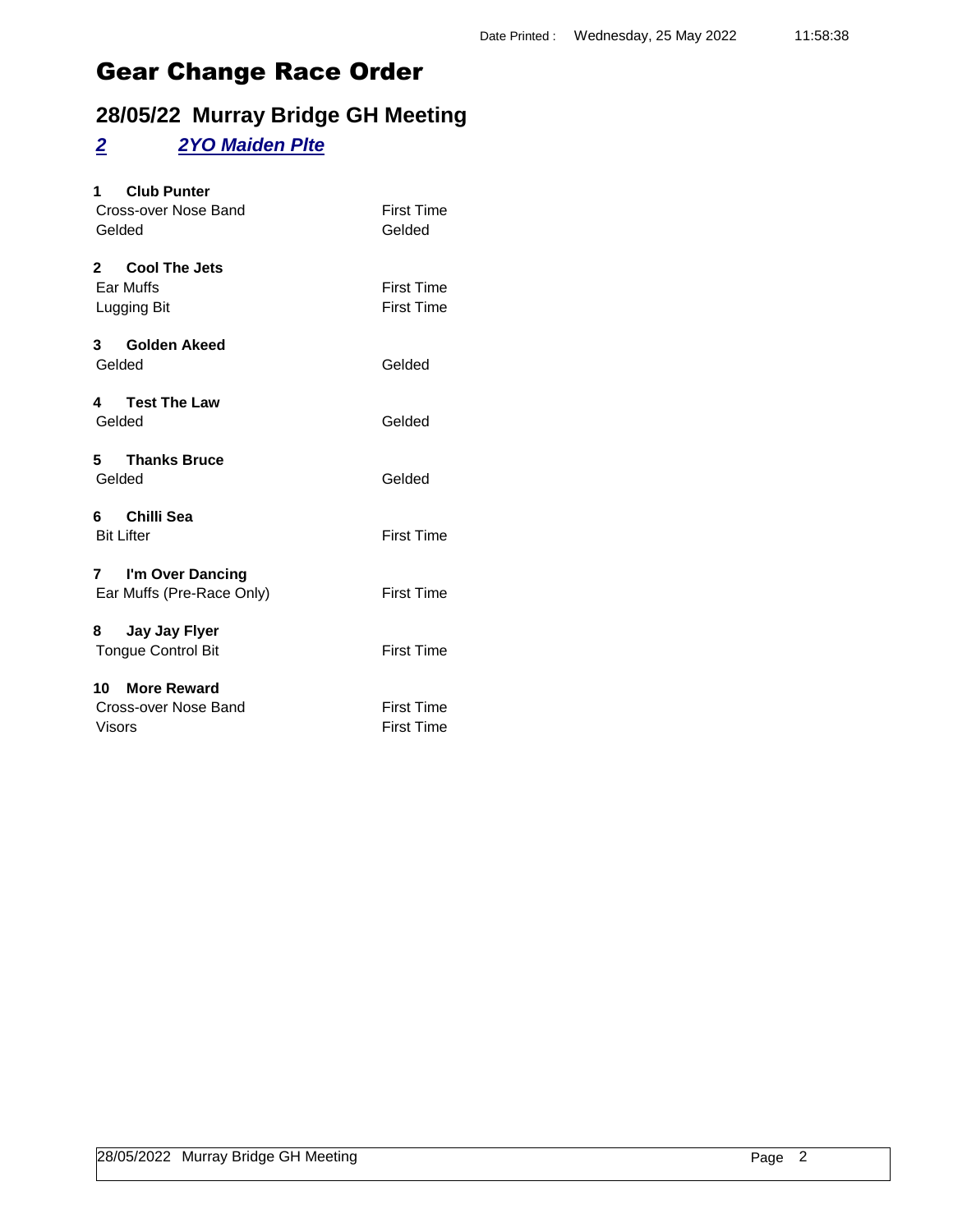### **28/05/22 Murray Bridge GH Meeting**

#### *3 2UP Maiden Plte*

| <b>Covered Call</b><br>1.<br><b>Blinkers</b><br>Cross-over Nose Band<br>Tongue Tie | Off First Time<br>On<br>On |
|------------------------------------------------------------------------------------|----------------------------|
| <b>Freddy The Eagle</b><br>2<br>Lugging Bit<br>Winkers                             | On<br>Again                |
| Seafaring (NZ)<br>3<br>Cross-over Nose Band<br>Tongue Tie                          | On<br>Off First Time       |
| 6 Sir Arminius<br>Cheekers<br>Lugging Bit                                          | On<br>On                   |
| <b>Starts With Hello</b><br>$\overline{7}$<br>Ear Muffs (Pre-Race Only)            | On                         |
| 9 Yeah Yeah Nah<br><b>Blinkers</b>                                                 | On                         |
| 12 Fonsalette (NZ)<br>Cheekers<br>Lugging Bit                                      | On<br>On                   |
| 13 Legless Lady<br>Ear Muffs (Pre-Race Only)                                       | <b>First Time</b>          |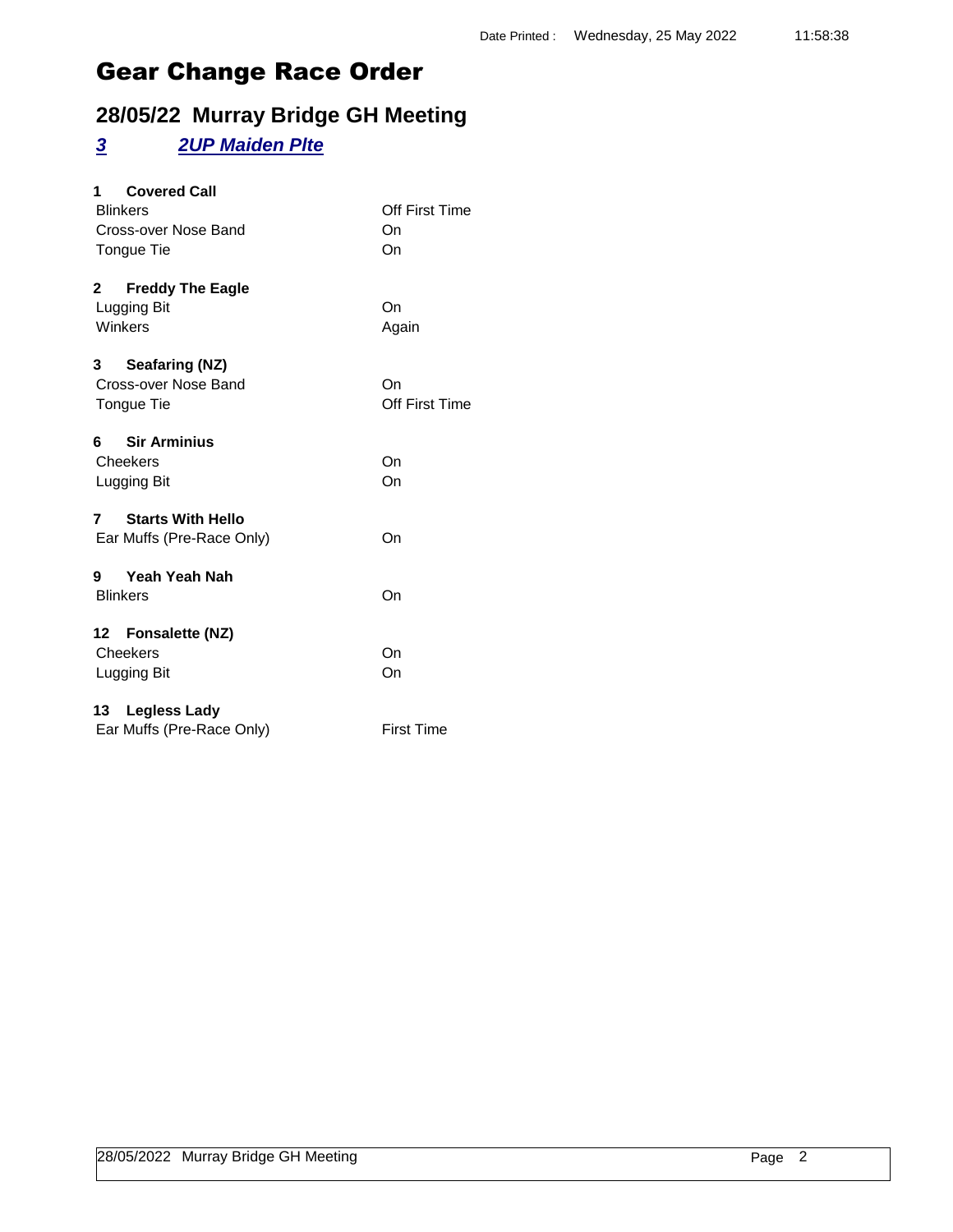### **28/05/22 Murray Bridge GH Meeting**

#### *4 2UP Maiden Plte*

| <b>Dreamtime Warrior</b> |    |
|--------------------------|----|
| Winkers                  | On |

| 2 Segal<br><b>Blinkers</b><br>Lugging Bit                                  | <b>Off First Time</b><br>On                           |
|----------------------------------------------------------------------------|-------------------------------------------------------|
| 3 Anjopin<br><b>Blinkers</b><br><b>Cross-over Nose Band</b><br>Tongue Tie  | On<br>On<br>Off First Time                            |
| 4 Chicago Storm<br>Ear Muffs<br>Ear Muffs (Pre-Race Only)                  | Off First Time<br><b>First Time</b>                   |
| 5 Jediah<br>Gelded                                                         | Gelded                                                |
| 6 Stadium Of Light (NZ)<br>Cheekers                                        | <b>First Time</b>                                     |
| 7 Vain Fox<br><b>Blinkers</b><br><b>Cross-over Nose Band</b><br>Winkers    | Off First Time<br>Off First Time<br><b>First Time</b> |
| 8 Brazen Eagle<br><b>Concussion Plates (Front)</b><br>Cross-over Nose Band | Off First Time<br>On                                  |
| 9 Alaskan Storm<br><b>Blinkers</b>                                         | On                                                    |
| 13 Maja<br><b>Blinkers</b><br>Lugging Bit                                  | On<br>On                                              |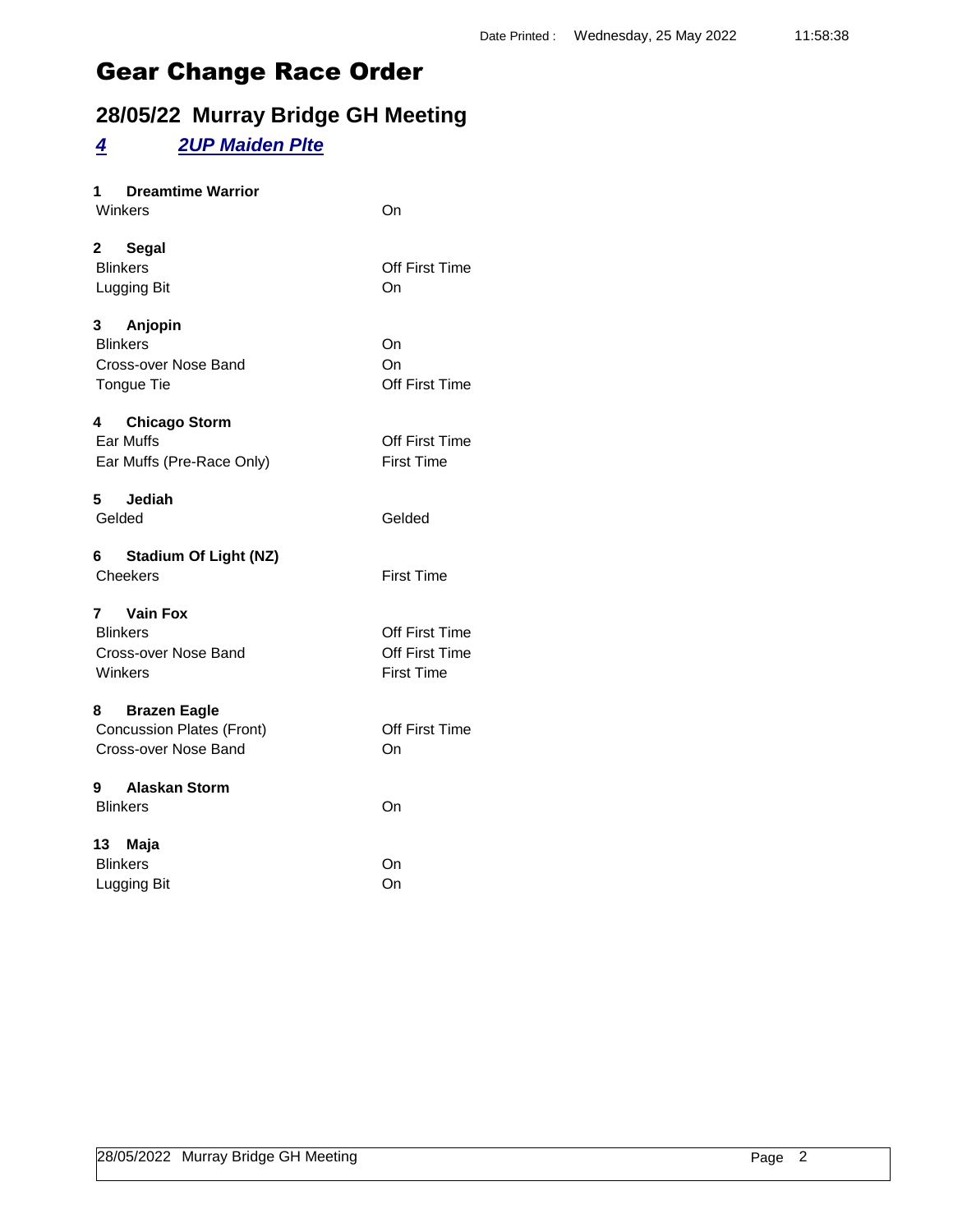### **28/05/22 Murray Bridge GH Meeting**

#### *5 BM 80 Hcp*

| $\overline{\mathbf{2}}$<br>Irish Butterfly (NZ)<br>Tongue Tie                                                                      | On                         |
|------------------------------------------------------------------------------------------------------------------------------------|----------------------------|
| $3^{\circ}$<br><b>Toyetic</b><br>Ear Muffs (Pre-Race Only)<br><b>Tongue Tie</b><br>Winkers                                         | On<br>On<br>On             |
| 5<br><b>Capricorn Ridge</b><br><b>Blinkers</b><br>Nose Roll                                                                        | Off Again<br>Again         |
| 6<br>Santelmo Fuego<br><b>Blinkers</b><br>Tongue Tie                                                                               | On<br>On                   |
| <b>Smiling Assassin</b><br>8<br>Ear Muffs (Pre-Race Only)<br>Tongue Tie<br>Winkers                                                 | On<br>On<br>On             |
| 9<br>Quebecois<br>Ear Muffs (Pre-Race Only)<br>Lugging Bit<br>Winkers                                                              | On<br>On<br>On             |
| 10<br><b>Staying Strong</b><br>Lugging Bit<br>Winkers                                                                              | On<br>On                   |
| 11 Swankytoff<br>Cross-over Nose Band<br>Lugging Bit<br><b>Tongue Tie</b>                                                          | On<br>On<br>On             |
| 12 Ironical<br><b>Brushing Boots (Front)</b><br><b>Bubble Cheeker (Near Side)</b><br>Cheekers<br><b>Standard Bit</b><br>Tongue Tie | On<br>On<br>On<br>On<br>On |
| 13<br>Sirmaze<br><b>Blinkers</b><br><b>Tongue Tie</b>                                                                              | Off Again<br>On            |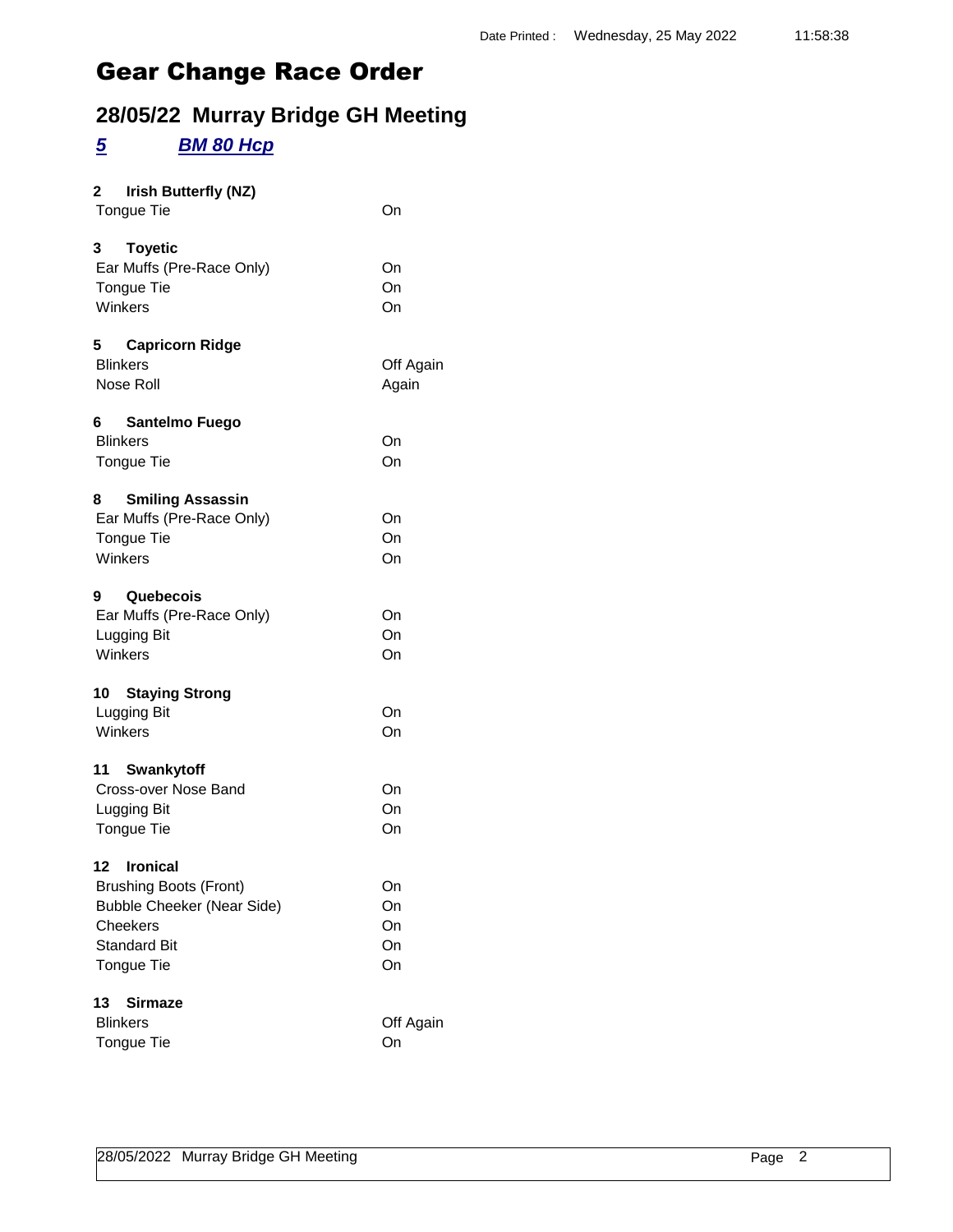## **28/05/22 Murray Bridge GH Meeting**

#### *6 BM 68 Hcp*

| 28/05/2022 Murray Bridge GH Meeting          |                   | Page 2 |
|----------------------------------------------|-------------------|--------|
| <b>Huntley Lady</b><br>13<br>Lugging Bit     | On                |        |
|                                              |                   |        |
| <b>Blinkers</b><br>Ear Muffs (Pre-Race Only) | On<br>On          |        |
| Kishstar<br>$12 \,$                          |                   |        |
|                                              |                   |        |
| Lugging Bit                                  | <b>First Time</b> |        |
| Ear Muffs (Pre-Race Only)                    | <b>First Time</b> |        |
| <b>The Gov</b><br>11<br>Cheekers             | <b>First Time</b> |        |
|                                              |                   |        |
| Tongue Tie                                   | On                |        |
| Ear Muffs (Pre-Race Only)                    | On                |        |
| Cross-over Nose Band                         | On                |        |
| Sidearm<br>9                                 |                   |        |
| Tongue Tie                                   | <b>First Time</b> |        |
| Cross-over Nose Band                         | Again             |        |
| Mr Have A Chat<br>8                          |                   |        |
| <b>Blinkers</b>                              | On                |        |
| <b>Reward With Return</b><br>$\overline{7}$  |                   |        |
| Wotuwant<br>6<br>Ear Muffs (Pre-Race Only)   | On                |        |
|                                              |                   |        |
| Visors                                       | On                |        |
| Tongue Tie                                   | On                |        |
| <b>Li'l Hank</b><br>5<br>Lugging Bit         | On                |        |
|                                              |                   |        |
| Tongue Tie                                   | <b>First Time</b> |        |
| <b>Tongue Control Bit</b>                    | Off First Time    |        |
| <b>Blinkers</b>                              | On                |        |
| Rejinsky<br>4                                |                   |        |
| Lugging Bit                                  | On                |        |
| Ear Muffs (Pre-Race Only)                    | On                |        |
| <b>Blinkers</b>                              | On                |        |
| <b>Regal Capital</b><br>3                    |                   |        |
| Lugging Bit                                  | On                |        |
| <b>Howl</b><br>$\mathbf{2}$                  |                   |        |
| Tongue Tie                                   | On                |        |
| Lugging Bit                                  | On                |        |
| Ear Muffs (Pre-Race Only)                    | On                |        |
| <b>Bubble Cheeker (Off Side)</b>             | On                |        |
| <b>Silver On Red</b><br>1                    |                   |        |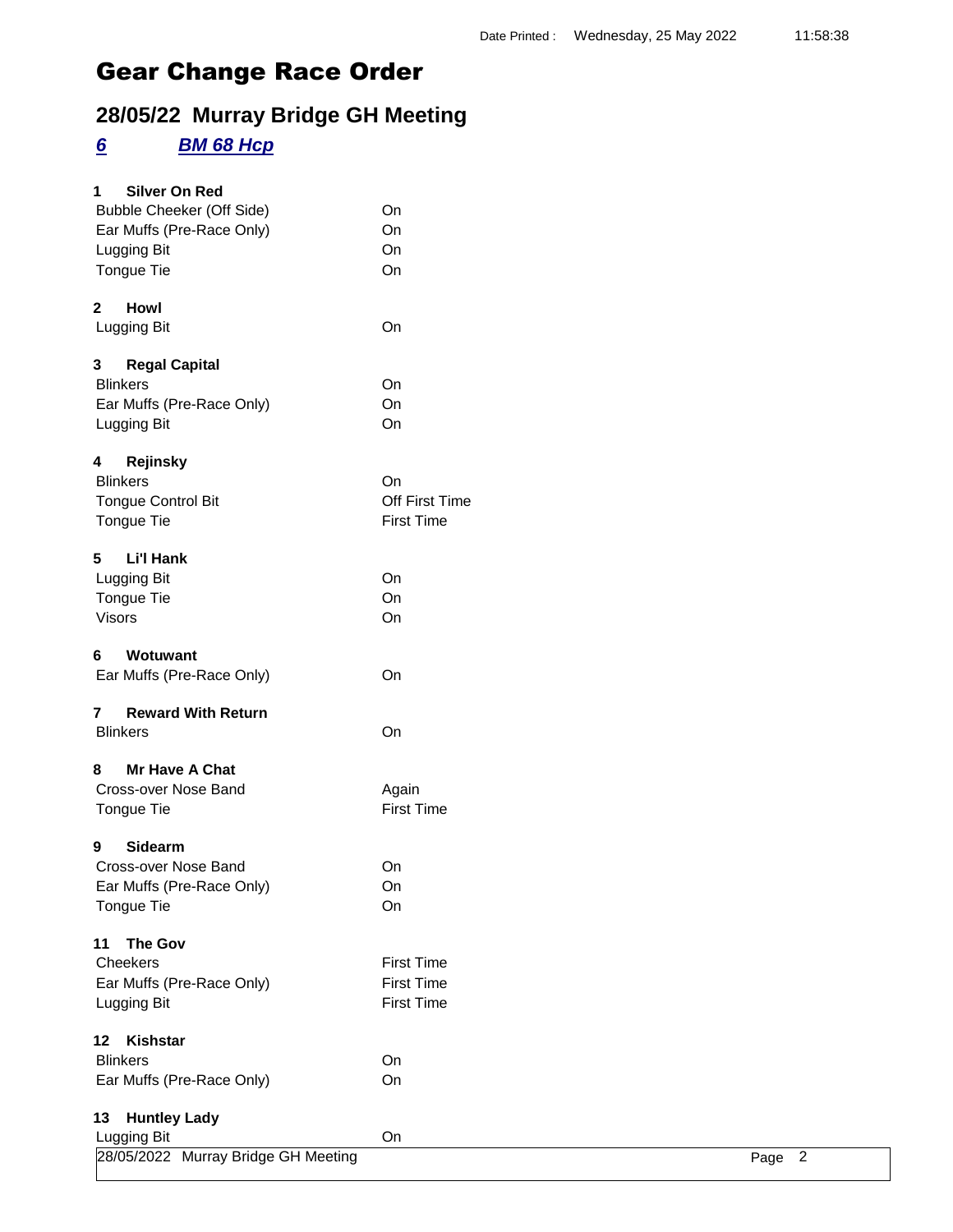| <b>My Ruby</b><br>14      |    |
|---------------------------|----|
| Cross-over Nose Band      | On |
| Ear Muffs (Pre-Race Only) | On |
| <b>Stallion Chain</b>     | On |
| Tongue Tie                | On |
| <b>Magic Delta</b><br>15  |    |
| Tongue Tie                |    |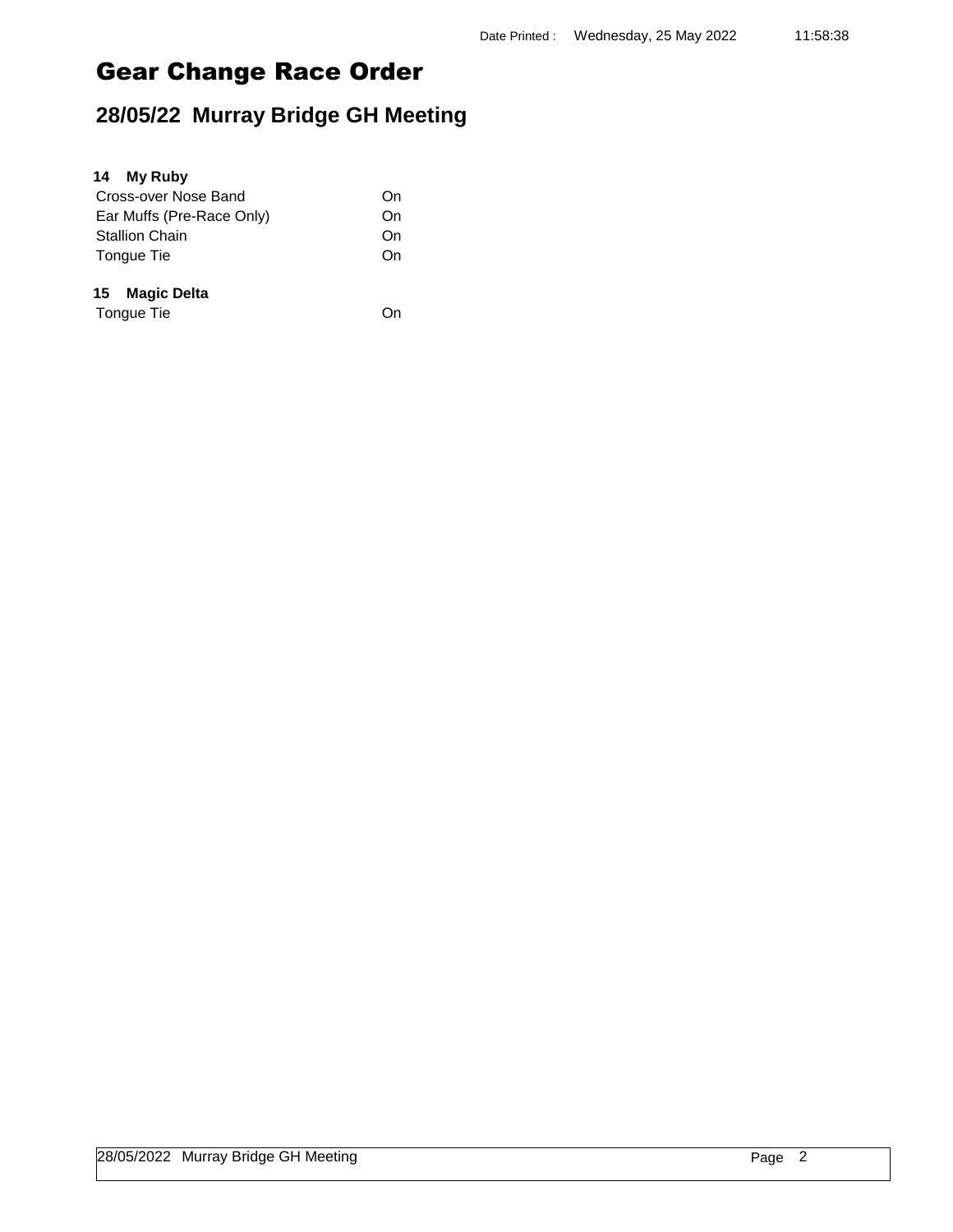### **28/05/22 Murray Bridge GH Meeting**

### *7 BM 60 Hcp*

| <b>Short Stories</b><br>1         |                       |
|-----------------------------------|-----------------------|
| Cross-over Nose Band              | On                    |
| Ear Muffs (Pre-Race Only)         | On                    |
| <b>Tongue Tie</b>                 | On                    |
|                                   |                       |
| 2<br>Clap                         |                       |
| <b>Blinkers (Near Side)</b>       | <b>First Time</b>     |
| <b>Bubble Cheeker (Near Side)</b> | <b>First Time</b>     |
| Cross-over Nose Band              | Off First Time        |
| Ear Muffs (Pre-Race Only)         | On                    |
| Lugging Bit                       | <b>First Time</b>     |
| Nose Roll                         | Off First Time        |
| <b>Tongue Tie</b>                 | Again                 |
| 3<br><b>Dissolute</b>             |                       |
| Lugging Bit                       | On                    |
| Tongue Tie                        | On                    |
|                                   |                       |
| Kolokar (NZ)<br>4                 |                       |
| Cross-over Nose Band              | <b>Off First Time</b> |
| Ear Muffs                         | On                    |
| <b>Norton Bit</b>                 | <b>First Time</b>     |
| Tongue Tie                        | <b>First Time</b>     |
| 5<br>Lianne                       |                       |
| <b>Lugging Bit</b>                | On                    |
| Tongue Tie                        | On                    |
|                                   |                       |
| <b>Sunny Green</b>                |                       |
| <b>Blinkers</b>                   | On                    |
| Tongue Tie                        | On                    |
| <b>Toorak Warrior</b><br>7        |                       |
| <b>Blinkers</b>                   | On                    |
| Cross-over Nose Band              | On                    |
| Tongue Tie                        | On                    |
|                                   |                       |
| 8<br>Yowza                        |                       |
| <b>Blinkers</b>                   | On                    |
| <b>Brow Band</b>                  | <b>First Time</b>     |
| 9<br><b>Beachhaven</b>            |                       |
| Cross-over Nose Band              | On                    |
| Lugging Bit                       | On                    |
| Tongue Tie                        | On                    |
|                                   |                       |
| Justakidd<br>10 -                 |                       |
| Cross-over Nose Band              | On                    |
| Ear Muffs                         | <b>Off First Time</b> |
|                                   |                       |

28/05/2022 Murray Bridge GH Meeting Page 3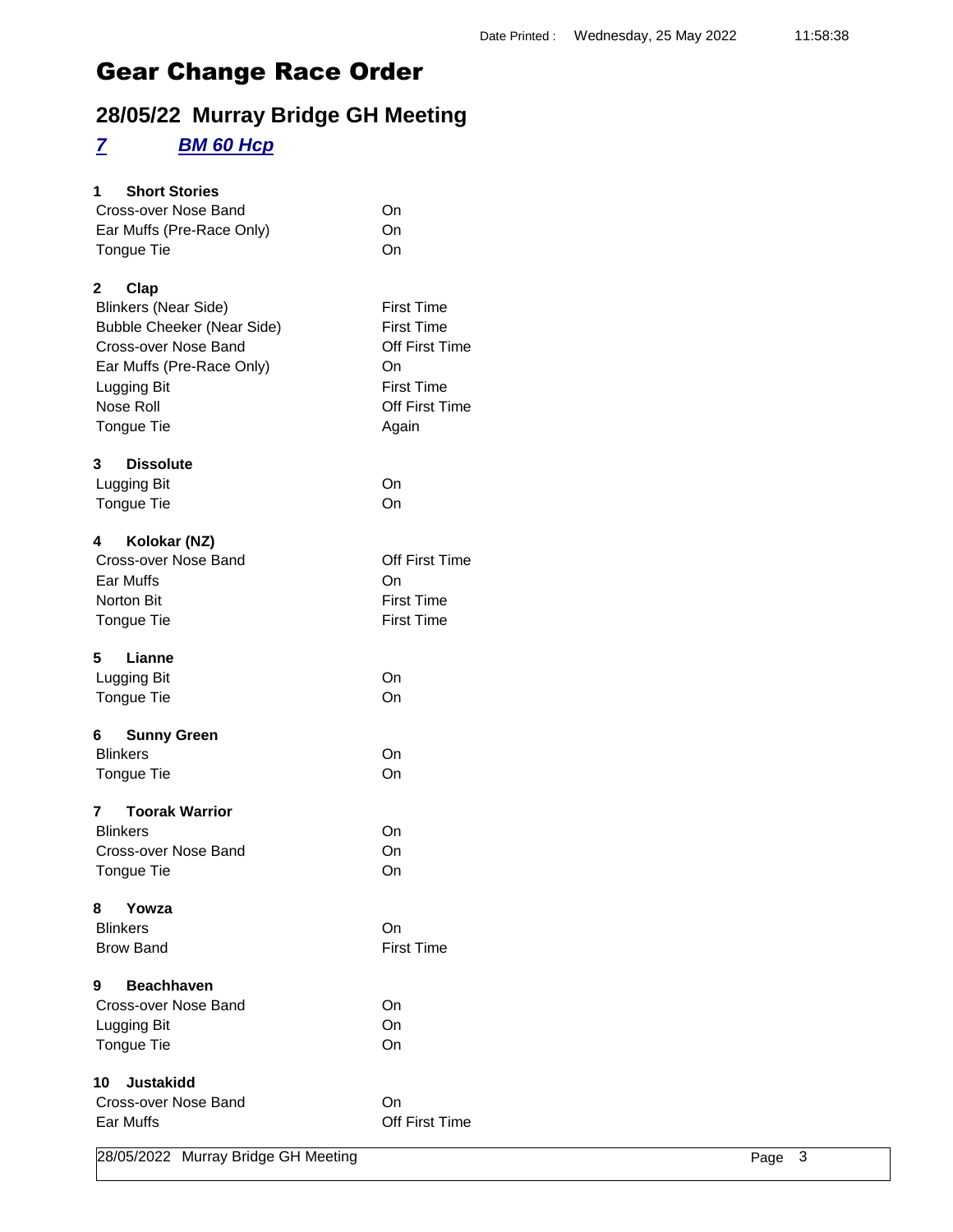| 11 En Francais<br>Lugging Bit<br><b>Standard Bit</b> | Off First Time<br><b>First Time</b> |
|------------------------------------------------------|-------------------------------------|
| 12 Sabaku<br><b>Blinkers</b><br><b>Visors</b>        | Off Again<br><b>First Time</b>      |
| 13 Hateech<br><b>Tongue Control Bit</b>              | On                                  |
| 14 Wynter Lady<br>Winkers                            | On                                  |
| 15 Two Odd Sox<br>Winkers                            | On                                  |
| 16 Valley Of Darkness<br>Ear Muffs                   | On                                  |
| 17 Enzed Beer (NZ)<br>Lugging Bit                    | On                                  |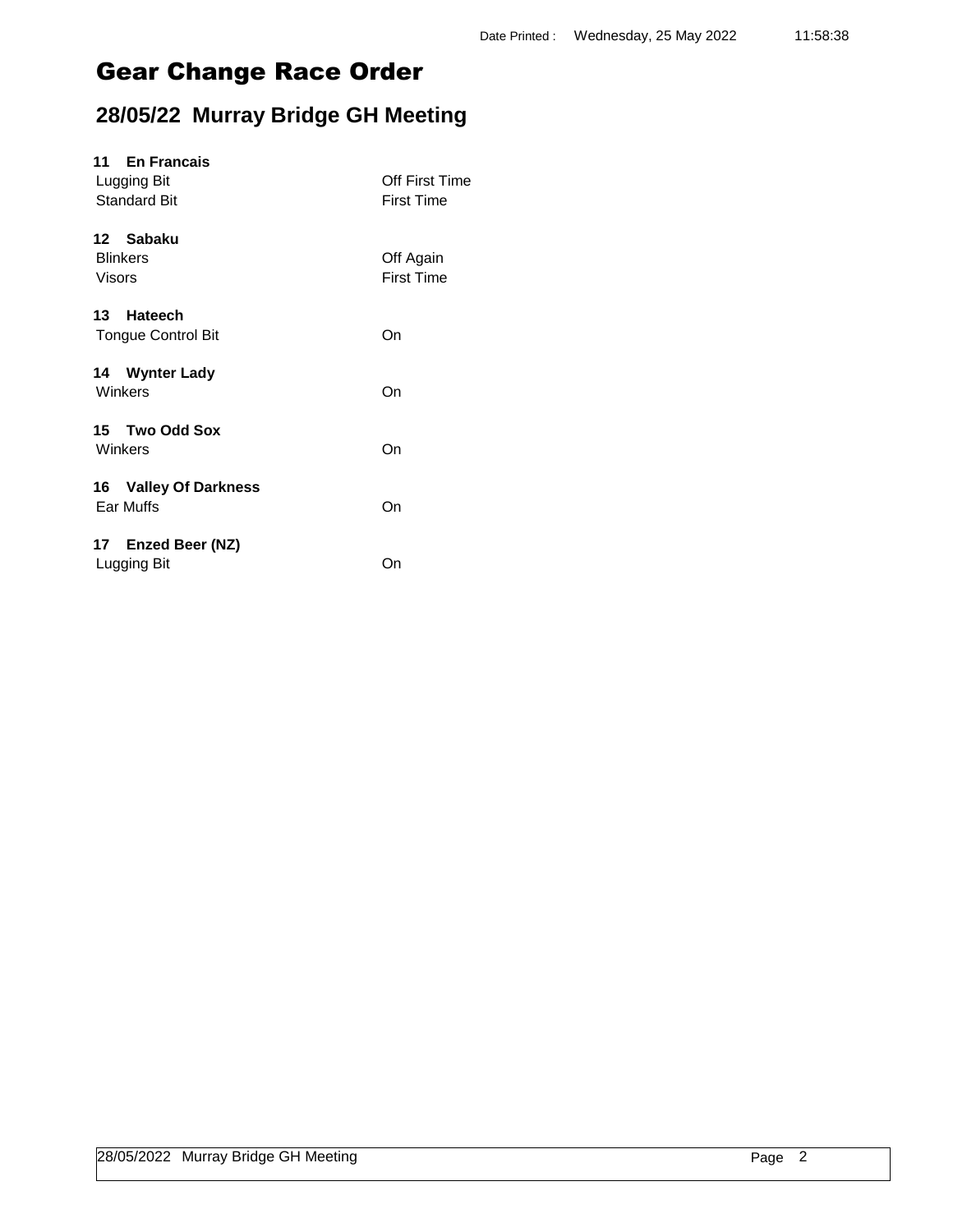### **28/05/22 Murray Bridge GH Meeting**

#### *8 BM 68 Hcp*

| <b>France's Boy</b><br>1 $\blacksquare$<br><b>Tail Chain</b>                                                         | On                                              |
|----------------------------------------------------------------------------------------------------------------------|-------------------------------------------------|
| 3 Crown Mint<br>Nose Roll                                                                                            | On                                              |
| 4 Ourkhani<br><b>Bubble Cheeker (Near Side)</b><br><b>Visors</b><br>Winkers                                          | On<br><b>First Time</b><br>Off Again            |
| <b>Till It's Over</b><br>Cross-over Nose Band                                                                        | On                                              |
| 7<br><b>Flow Meter</b><br>Concussion Plates (Front and Hind)<br>Lugging Bit                                          | On<br>On                                        |
| <b>King Of Pharaohs</b><br>8<br>Cross-over Nose Band<br><b>Visors</b>                                                | <b>First Time</b><br>On                         |
| 9<br>Sasun<br>Lugging Bit                                                                                            | On                                              |
| 10 Wild Imagination (NZ)<br><b>Bubble Cheeker (Near Side)</b><br>Ear Muffs (Pre-Race Only)                           | On<br>On                                        |
| 11 Danish Fortune<br><b>Blinkers</b><br>Ear Muffs (Pre-Race Only)<br><b>Tongue Tie</b><br>Winkers<br>12 Rapid Raiser | Off First Time<br>On<br>On<br><b>First Time</b> |
| <b>Blinkers</b><br>Cross-over Nose Band<br>Lugging Bit                                                               | On<br>On<br>On                                  |
| 13<br><b>Residue</b><br><b>Blinkers</b>                                                                              | On                                              |
| 14<br><b>Going Gaga</b><br><b>Barrier Blanket</b><br><b>Blinkers</b>                                                 | <b>Off First Time</b><br>On                     |
| 15<br><b>Watch Hill</b><br>Tongue Tie                                                                                | On                                              |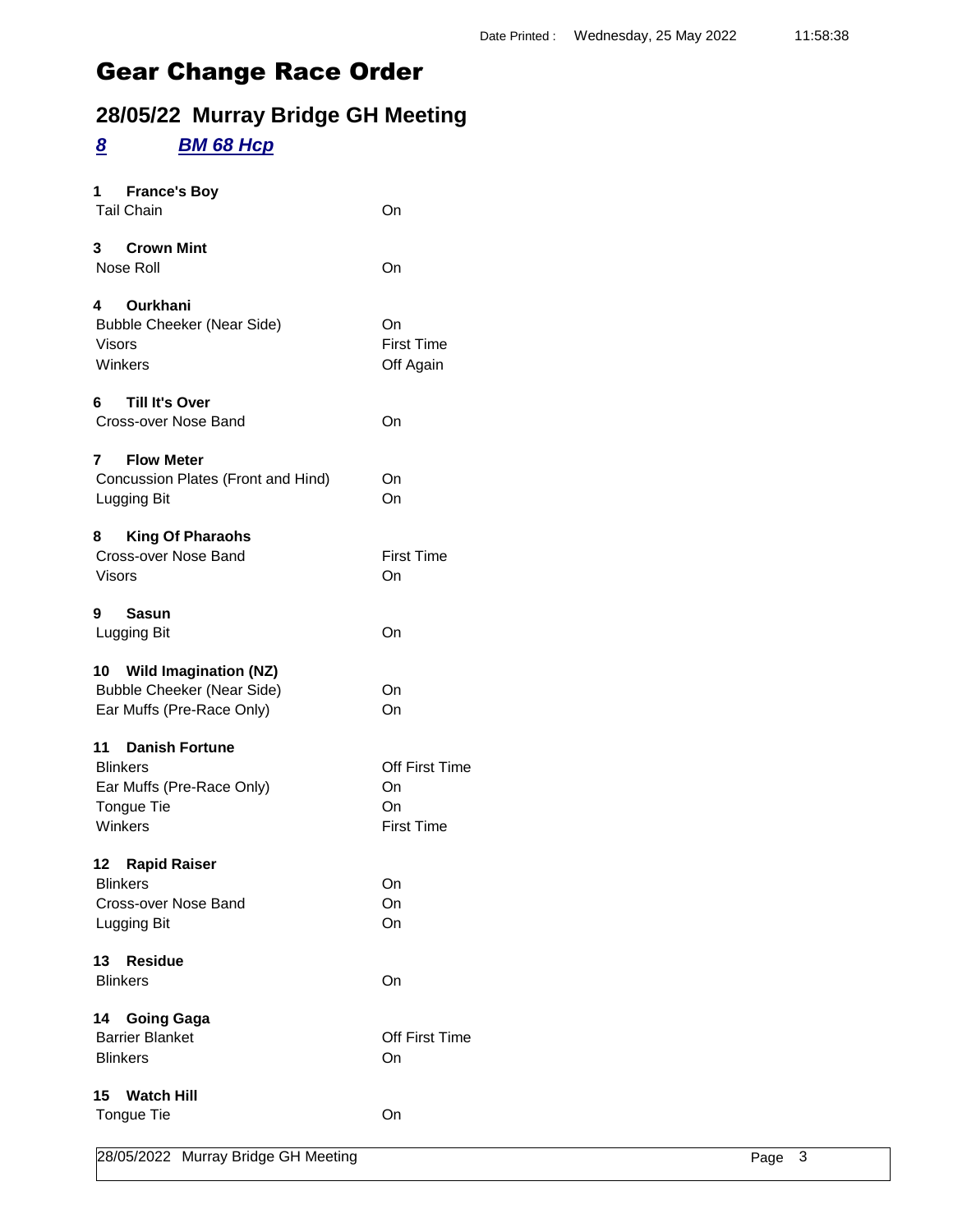### **28/05/22 Murray Bridge GH Meeting**

| 16<br>Insaaf              |                |
|---------------------------|----------------|
| <b>Blinkers</b>           | On             |
| Cross-over Nose Band      | On             |
| Ear Muffs (Pre-Race Only) | On             |
| Tongue Tie                | On             |
| 17 Prince Of Fences       |                |
| <b>Blinkers</b>           | Again          |
| Cheekers                  | On             |
| Tongue Tie                | On             |
| Winkers                   | Off First Time |
| Conegliano<br>18          |                |
| <b>Blinkers</b>           | On             |
| Lugging Bit               | Dn.            |

Tongue Tie On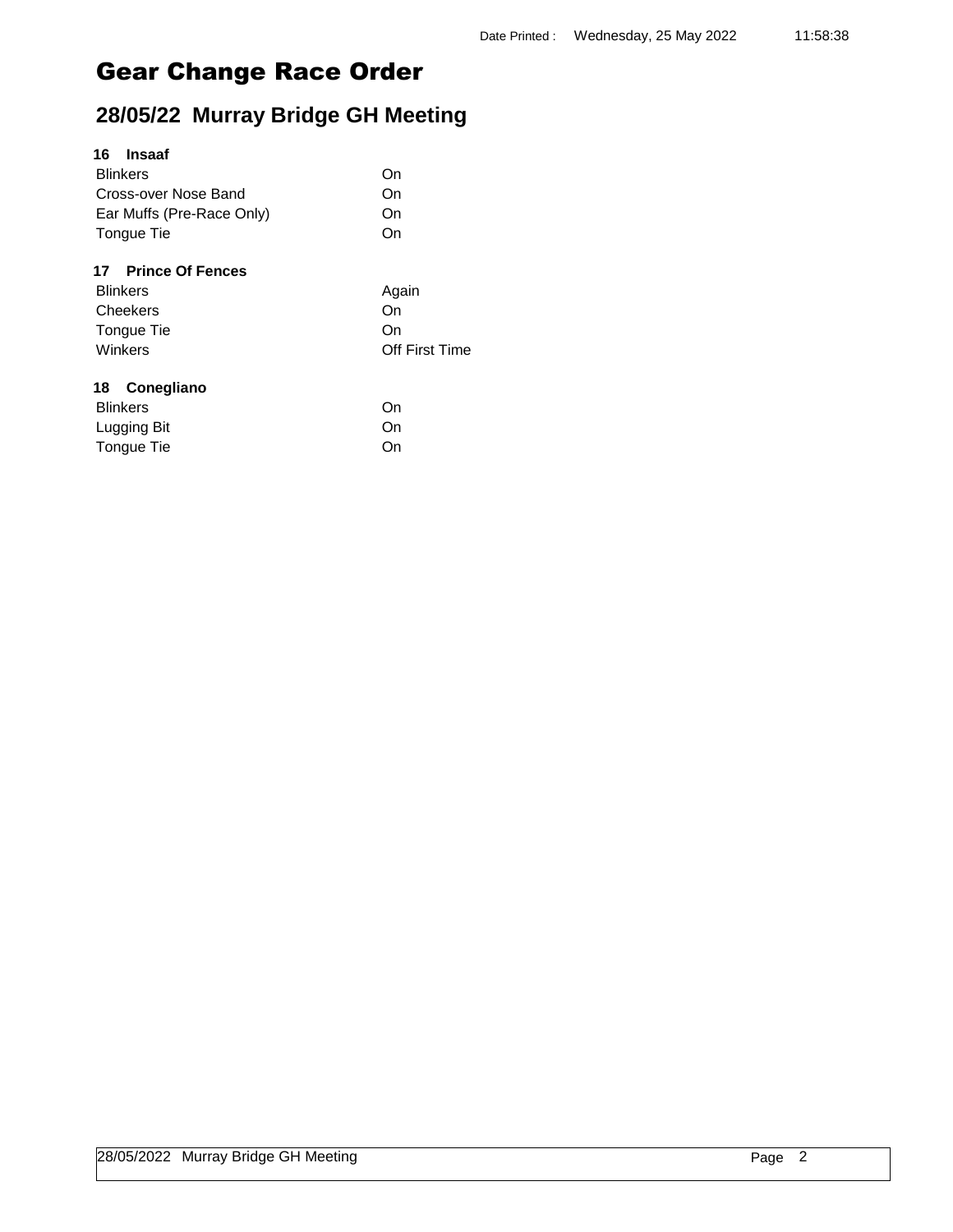## **28/05/22 Murray Bridge GH Meeting**

### *9 BM 82 Hcp*

| <b>Bold Star</b><br>1<br><b>Blinkers</b>                                                                     | On                   |
|--------------------------------------------------------------------------------------------------------------|----------------------|
| 2 Catesby<br><b>Blinkers</b><br>Lugging Bit<br><b>Tongue Tie</b>                                             | On<br>On<br>On       |
| 3 Terbium<br><b>Blinkers</b><br><b>Tongue Tie</b>                                                            | On<br>Again          |
| <b>Calypso Reign</b><br>4<br><b>Blinkers</b><br>Lugging Bit                                                  | On<br>On             |
| 5<br><b>Extra Time</b><br><b>Blinkers</b><br>Cross-over Nose Band                                            | On<br>On             |
| <b>Left Hand Man</b><br>6<br><b>Tongue Tie</b>                                                               | On                   |
| <b>Magnetic Edge</b><br>7<br><b>Bubble Cheeker (Near Side)</b><br><b>Stallion Chain</b><br><b>Visors</b>     | On<br>On<br>On       |
| <b>Solar Gale</b><br>8<br>Cheekers<br>Lugging Bit<br>Tongue Tie                                              | On<br>On<br>On       |
| 9<br><b>Extreme Thrill</b><br><b>Blinkers</b><br><b>Tongue Tie</b>                                           | On<br>On             |
| 10 Perfect Route<br><b>Blinkers</b>                                                                          | On                   |
| <b>Toff Love</b><br>11<br>Ear Muffs (Pre-Race Only)<br><b>Stallion Chain</b><br><b>Tongue Tie</b><br>Winkers | On<br>On<br>On<br>On |
| 12 Tommy Blue<br><b>Blinkers</b>                                                                             | On                   |
| 13 Hankstar                                                                                                  |                      |

| 28/05/2022 Murray Bridge GH Meeting | Page 2 |  |
|-------------------------------------|--------|--|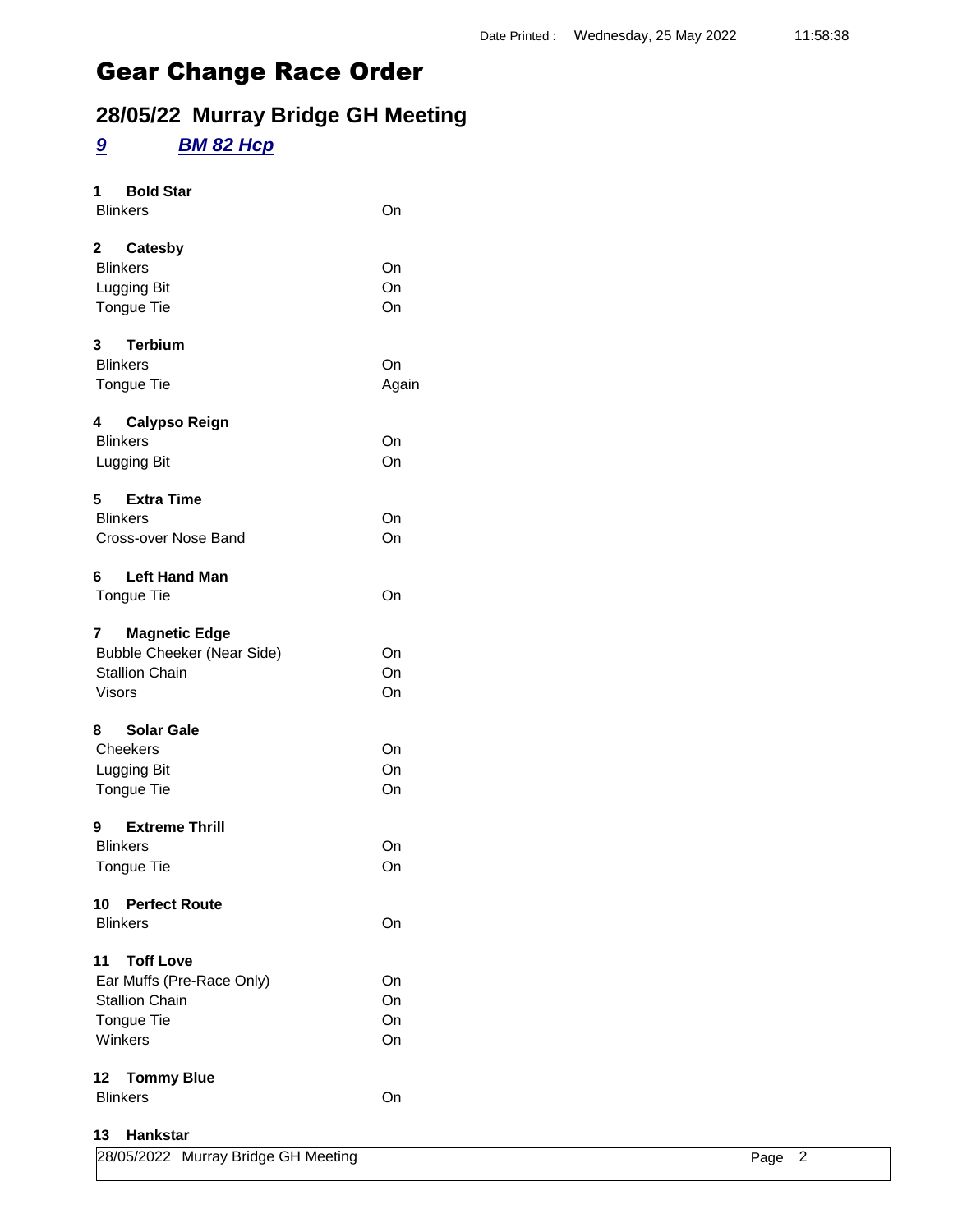| Cross-over Nose Band           |    |  |
|--------------------------------|----|--|
| <b>Tongue Control Bit</b>      | On |  |
| Noname Lane<br>14              |    |  |
| Cross-over Nose Band           | On |  |
| Ear Muffs (Pre-Race Only)      | On |  |
| Tongue Tie                     | On |  |
| Munster (NZ)<br>15             |    |  |
| Ear Muffs (Pre-Race Only)      | On |  |
| Tongue Tie                     | On |  |
| <b>Street Life</b><br>16.      |    |  |
| <b>Tail Chain</b>              | On |  |
| Tongue Control and Lugging Bit | On |  |
| Tongue Tie                     | On |  |
| 17 Aiguilette                  |    |  |
| <b>Blinkers</b>                | On |  |
| Tongue Tie                     | On |  |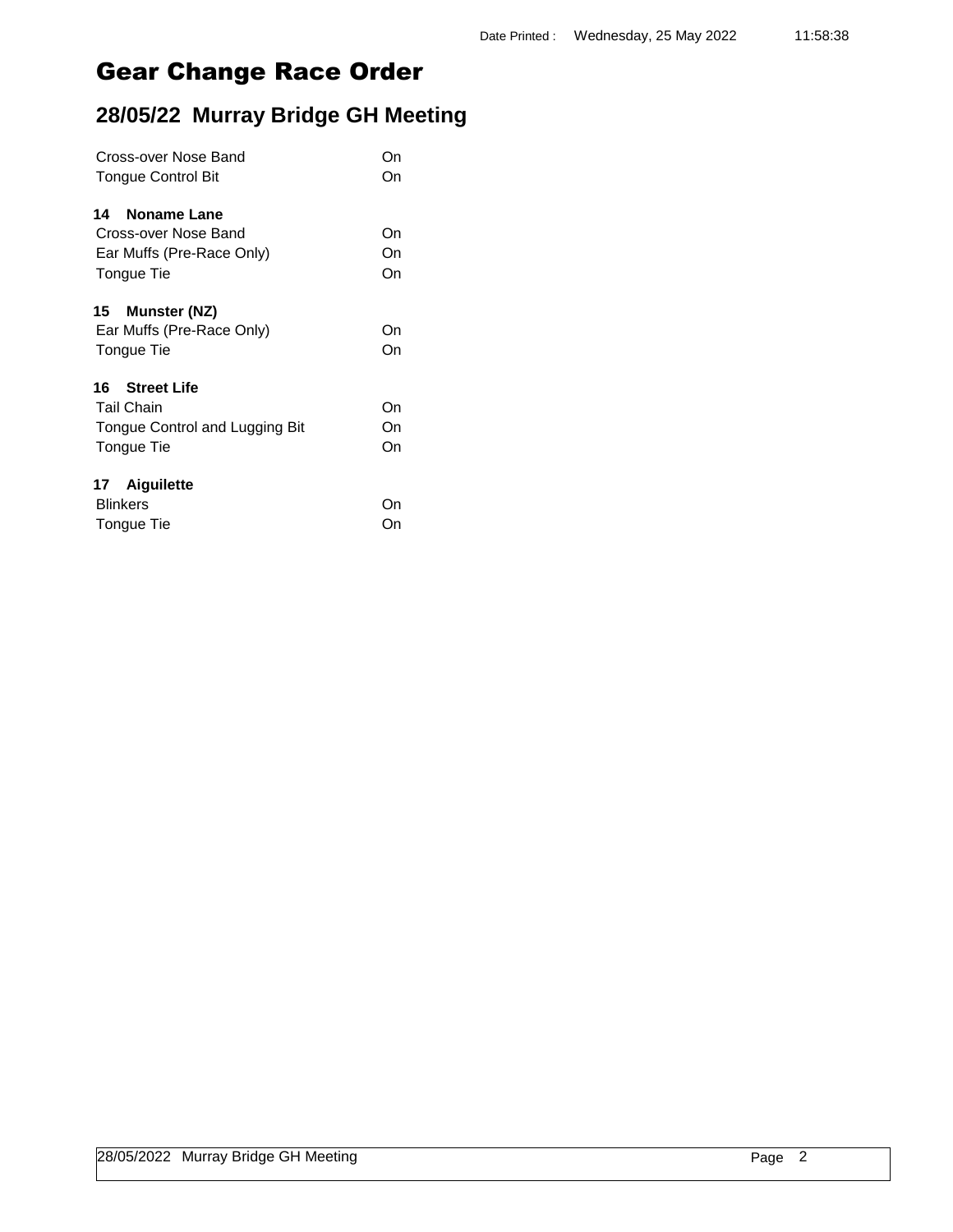## **28/05/22 Murray Bridge GH Meeting**

#### *10 BM 64 Hcp*

| 1.<br>Yanacocha                         |                   |
|-----------------------------------------|-------------------|
| Ear Muffs                               | Off Again         |
| Lugging Bit                             | <b>First Time</b> |
| Norton Bit                              | Off First Time    |
| Tongue Tie                              | Off First Time    |
|                                         |                   |
| 2 Ichibansan                            |                   |
| <b>Blinkers</b>                         | On                |
|                                         |                   |
| 3 Jaamint                               |                   |
| Winkers                                 | On                |
|                                         |                   |
| 4<br><b>Trumpsta</b>                    |                   |
| <b>Blinkers</b>                         | On                |
| <b>Tongue Tie</b>                       | On                |
|                                         |                   |
| Annika<br>5.                            |                   |
| <b>Blinkers</b>                         | Again             |
| Tongue Tie                              | On                |
| Winkers                                 | Off First Time    |
|                                         |                   |
| 7<br>Ironedge                           |                   |
| <b>Blinkers</b>                         | On                |
| Cross-over Nose Band                    | On                |
| <b>Tongue Tie</b>                       | On                |
|                                         |                   |
| 8 Tubby Two Tracks                      |                   |
| <b>Tongue Tie</b>                       | On                |
| Winkers                                 | On                |
|                                         |                   |
| 9 Bolt By                               |                   |
| <b>Blinkers</b>                         | On                |
|                                         |                   |
| 10 Castle of Kings (NZ)                 |                   |
| Ear Muffs (Pre-Race Only)               | On                |
| Nose Roll                               | On                |
| Tongue Tie                              | On                |
|                                         |                   |
| <b>Echo Boomer</b><br>11                |                   |
| Ear Muffs (Pre-Race Only)               | On                |
| <b>Tongue Tie</b>                       | Off Again         |
| Winkers                                 | <b>First Time</b> |
|                                         |                   |
| 12<br><b>Sacred Armour (NZ)</b>         |                   |
| <b>Blinkers</b>                         | On                |
| Ear Muffs (Pre-Race Only)               | On                |
|                                         |                   |
| 13<br><b>Carbone</b><br><b>Blinkers</b> |                   |
|                                         | On                |
| 00/05/0000 M                            |                   |

28/05/2022 Murray Bridge GH Meeting **Page 3** Page 3